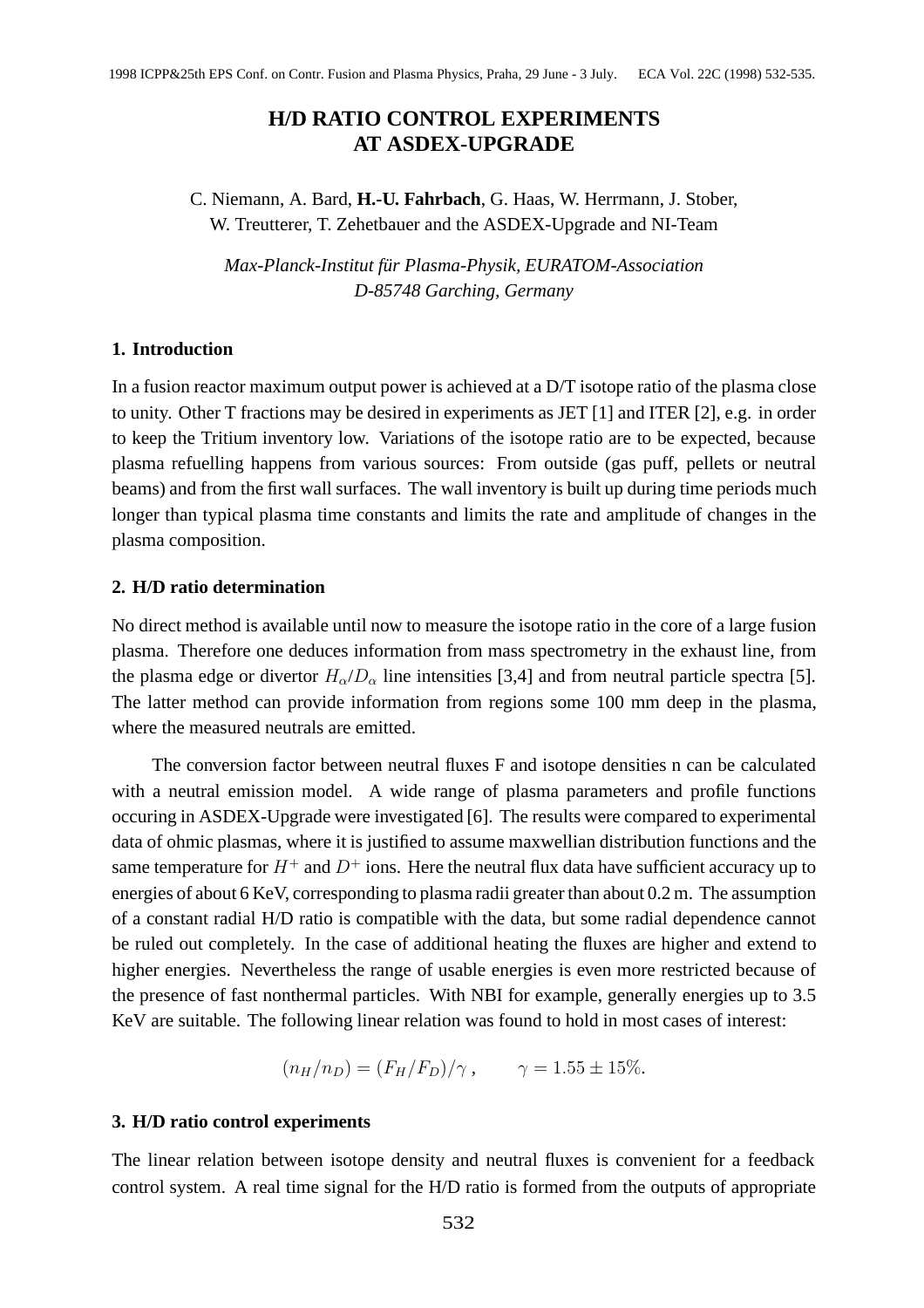

**Figure 1.** Ohmic discharge with the H/D ratio feedback controlled at times after 1.7 s.

**Figure 2:** NBI heated discharge with H/D ratio feedback controlled at times after 2.6 s.

detectors of the Neutral Particle Analyzer [7] and serves as an additional input signal for the plasma density control system. The gas flux requested to control the density is split up between the  $H_2$  and  $D_2$  gas valves according to the requested ratio. The different channel sensitivity and the factor  $\gamma$  are compensated electronically. In Fig. 1 the results of an ohmic discharge are shown. The H fraction is near 0.5 in the first phase with pure D fuelling, when the H/D control system is not yet activated. The walls were still loaded with a large amout of H from an opening of the vessel a short time before. After 1.6 s, when roughly constant conditions were achieved, the reference variable is increased in two steps of 0.1. The H valve opens and the H/D ratio reaches the reference value within  $\approx 0.1$  s. Differences in the properties of the two valves lead to overshooting and slight density oscillations. When the reference variable is reset to the starting value, in both discharges the H valve closes immediately and the H fraction falls with time constants between 0.2 and 0.5 s, but the starting value is not reached in the remaining time before current ramp down. This can be explained by a lower fuelling gas flux in this phase and changes in the composition of the wall inventory during the discharge. Figure 2 shows a very similar behaviour for a discharge with Neutral Injection Heating.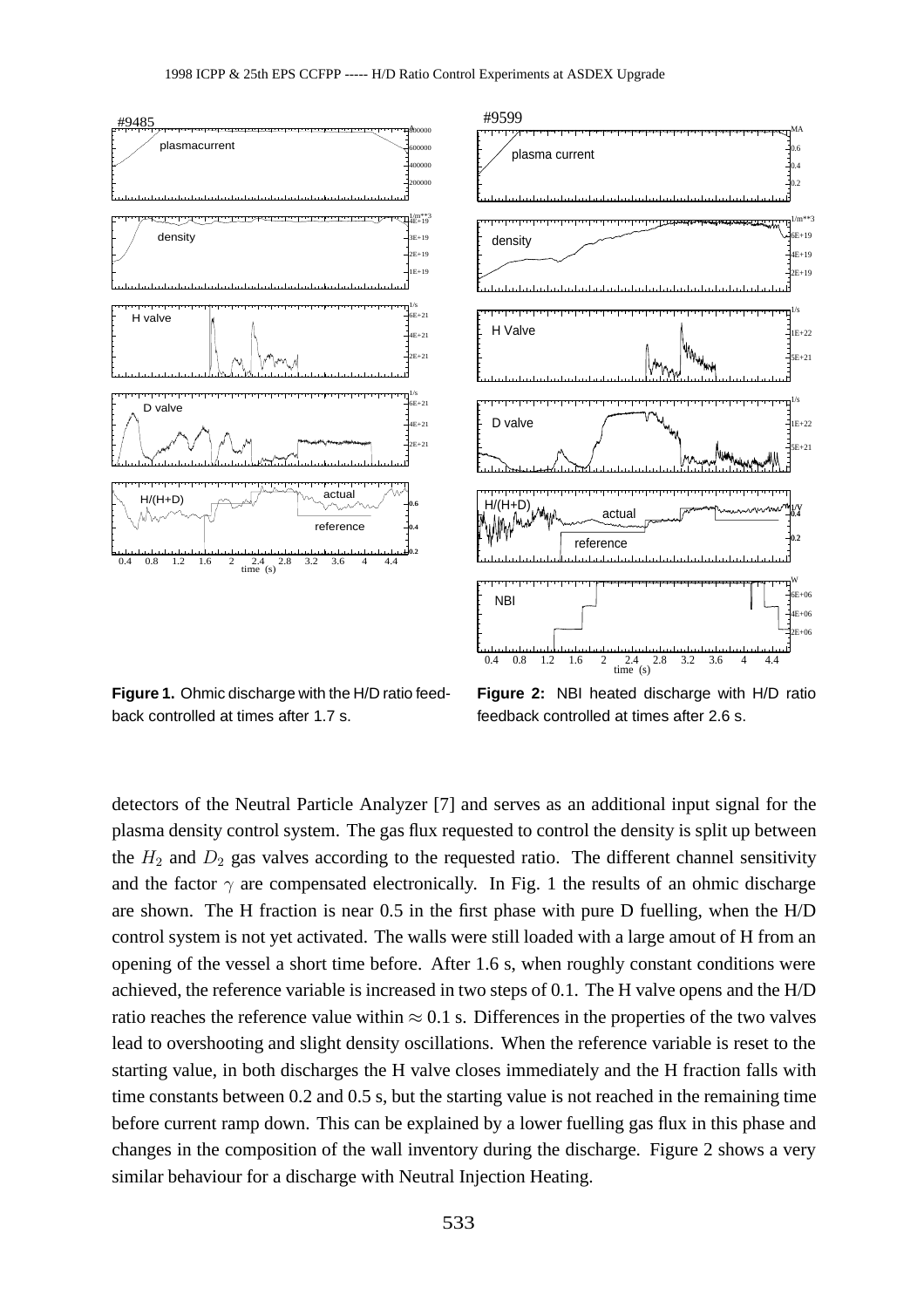

**Figure 3.** Ohmic discharge with alternate H and D Gas fuelling. The two lower curves show the H fraction from  $H_{\alpha}/D_{\alpha}$  line intensities in the plasma edge and the divertor.



**Figure 4.** Cross correlation of  $H^0$  and  $D^0$  fluxes in respect to the H and D valve fluxes for various energies. The time delay increases, the correlation decreases with the energy of the neutrals.

## **4. Alternate H and D gas fuelling**

In order to study the change of plasma composition in more detail alternate H and D gas pulses of the same size and 10 ms duration were applied to an ohmic discharge (Fig. 3). Effort was made to keep all other parameters as constant as possible, particularly the gas fuelling and the density, because these strongly influence the neutral fluxes. After two periods the H fraction oscillates rather regularly between 0.37 and 0.45. A correlation analysis shows a phase shift, which increases with the energy of the neutrals, at 5 KeV it is  $\approx 30$  ms (Fig. 4). If interpreted as propagation speed, it corresponds roughly to 10 m/s. This is consistent with the time delay of  $\approx$  200 ms between T fuelling and rising of the neutron rate, as observed at JET [8]. In view of the large uncertainties the data do not indicate any difference in the H and D behaviour.

Included in Fig. 3 are the traces of the H fraction deduced from  $H_{\alpha}/D_{\alpha}$  measurements in the plasma edge and the divertor. They measure the particle flux into the ionization zone and respond much less to the change of fuel gas, the edge spectrometer even less than the one in the